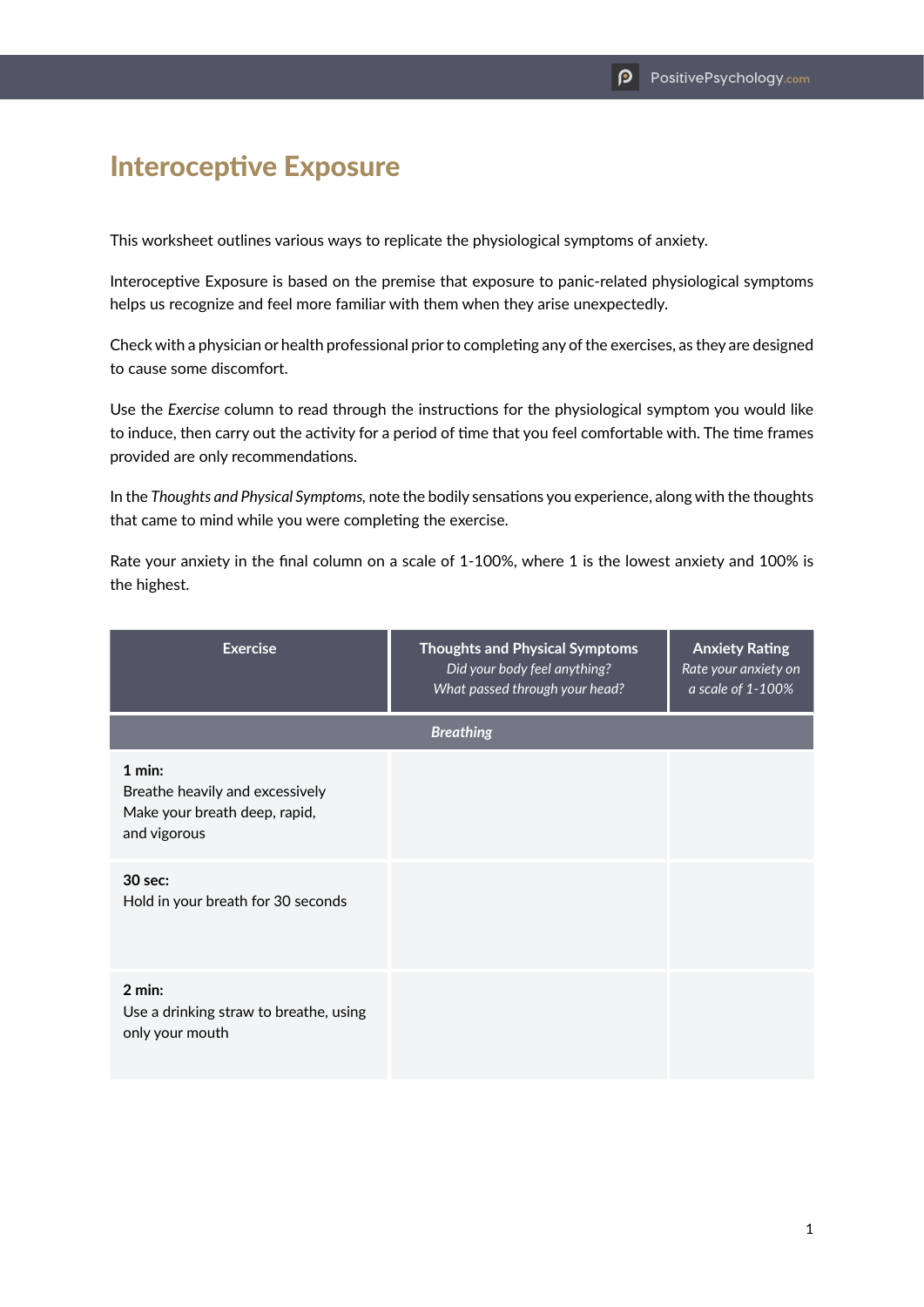|                                                                                                                    | <b>Twirling and Shaking</b> |  |  |  |
|--------------------------------------------------------------------------------------------------------------------|-----------------------------|--|--|--|
| 3 min:<br>Twirl on the spot for 30 seconds, then<br>stand still for 30 seconds. Repeat.                            |                             |  |  |  |
| 30 sec:<br>Shake your head rapidly from one<br>side to another. Stare straight ahead<br>without closing your eyes. |                             |  |  |  |
| 1 min:<br>Sitting in a rotating chair, twirl in place<br>for 60 seconds.                                           |                             |  |  |  |
| Physiological                                                                                                      |                             |  |  |  |
| $2$ min:<br>Rapidly, but carefully, pace up and<br>down a flight of stairs                                         |                             |  |  |  |
| 2 min:<br>Jog or sprint in place<br>Raise your legs high with each step                                            |                             |  |  |  |
| 1 min:<br>Tighten or scrunch your whole body                                                                       |                             |  |  |  |
| <b>Head Spin</b>                                                                                                   |                             |  |  |  |
| 1 min:<br>Lie flat for 60 seconds, then suddenly<br>sit up                                                         |                             |  |  |  |
| 1 min:<br>Sit with your head between your<br>thighs for 60 seconds, then quickly<br>sit straight up                |                             |  |  |  |